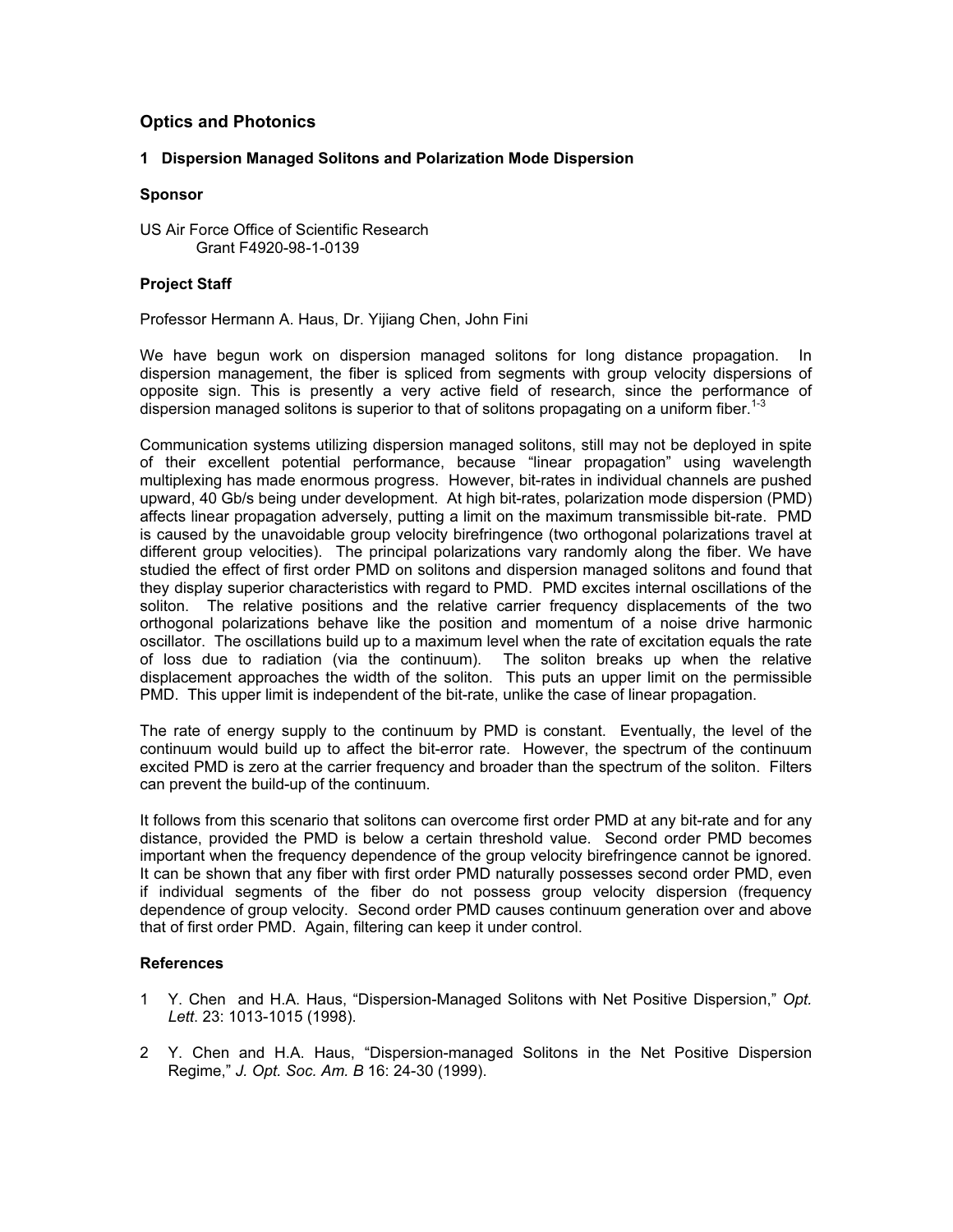3 Y. Chen and H.A. Haus,"Collisions in Dispersion-Managed Soliton Propagation," Opt. Lett. 24: 217-219 (1999).

#### **Publications**

- Chen, Y., and H.A. Haus, "Dispersion-Managed Solitons with Net Positive Dispersion." Opt. Lett. 23: 1013-1015 (1998).
- Chen, Y., and H.A. Haus, "Dispersion-Managed Solitons in the Net Positive Dispersion Regime." J. Opt. Soc. Am. B 16: 24-30 (1999).
- Chen, Y., and H.A. Haus, "Collisions in Dispersion-Managed Soliton Propagation," Opt. Lett. 24: 217-219 (1999).
- Haus, H.A., and Y. Chen, "Perturbation of Manakov Solitons." Submitted to Phys. Rev. A.
- Chen, Y., and H.A. Haus, "Solitons and Polarization Mode Dispersion, Opt. Lett. Forthcoming.
- Chen, Y, and H.A. Haus, "Manakov Solitons and Polarization Mode Dispersion, Chaos. Forthcoming.
- Fini, J., and H.A. Haus, Second Order PMD Produced by First Order PMD, Quantum Optics Memo 93, (Cambridge: MIT Research Laboratory of Electronics, 1999), to be submitted for publication

#### 2 Noise Figure of Optical Amplifiers

#### Sponsor

Air Force Office of Scientific Research (Defense Advanced Research Projects Agency) Grant F49620-96-0126

#### Project Staff

Professor Hermann A. Haus

The noise figure definition currently used for the characterization of the noise performance of optical amplifiers<sup>1</sup> is in conflict with the IEEE standard definition developed for amplifiers in the LF, UHF, VHF and microwave regime.<sup>2</sup> The IEEE noise figure is defined as the ratio of input and output signal-to-noise ratios (SNR's), where the SNR is defined as the ratio of signal power and noise power. . The noise figure of a linear amplifier is signal level independent. This noise figure definition addresses specifically linear amplifiers, since the signal level is necessarily low and the amplifier behaves linearly when SNR considerations enter the characterization. The transfer function of the amplifier is independent of the signal level. The noise figure of a cascade of amplifiers obeys the standard cascading formula. $^2$ 

Optical fiber amplifiers are also linear amplifiers of the electromagnetic field. The signal may saturate the gain; yet, because of the long relaxation time of the gain medium, inter-symbol interference does not occur. The amplifier still operates as a linear amplifier of reduced gain. Yet, the noise figure definition in current use is defined as the ratio of SNR's at input and output, when ideal photo-detectors are imagined to measure the input and output. The SNR's are defined in terms of mean square photon (or photo-electron) number and mean square photon number fluctuations.<sup>2</sup> The noise figure thus defined is a function of the signal level. It does not obey the standard cascading formula. $3$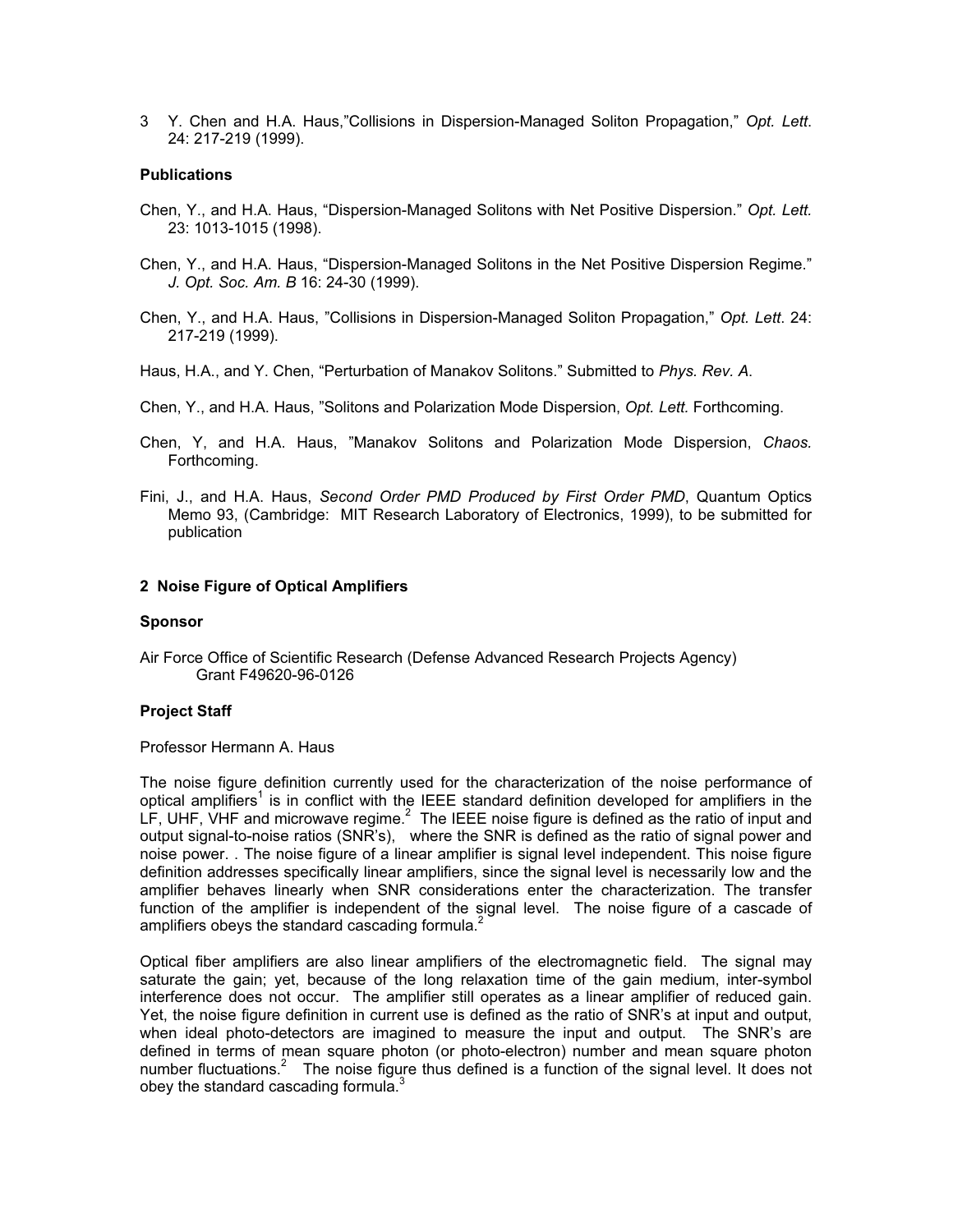Two alternate definitions of noise figure that are extensions of the noise figure definition for linear amplifiers have been proposed in Ref. [3]. Both provide the same information. Both obey the cascading formula.

In the meantime, another cogent reason has been found that argue against the noise figure definition currently used. Radio astronomy utilizes wavelength from microwaves to the visible. This requires a self consistent noise figure definition that covers the entire range of wavelengths. We have shown that the two noise figure definitions of reference 3 can be generalized to accomplish this. Further, we have shown that the information provided by the measurement of noise figure and gain is sufficient to describe the statistics of the field distribution (Gaussian) and of the photons or photo-electrons. These aspects of the proposed noise figure definitions, we believe, argue in favor of their adoption.

## References

- 1 H.A. Haus, "Subcommittee 7.9 on Noise, Chairman, IRE standards on Methods of Measuring Noise in Linear Two-ports. 1959," Proc. IRE 48: 60-74 (1960).
- 2 E. Desurvire, Erbium Doped Fiber Amplifiers; Principles and Applications (New York: Wiley, 1994).
- 3 H.A. Haus, "The Noise Figure of Optical Amplifiers," Photonics Technol. Lett. 10: 1602-1604 (1998), Erratum 11: 143 (1999).
- 4 H.A. Haus, "Noise Figure Definition Valid from RF to Optical Frequencies," IEEE J. Selected Topics Quantum Electron., forthcoming.

## **Publications**

- Haus, H.A., "The Noise Figure of Optical Amplifiers," IEEE Photonics Technol. Lett. 10: 1602-04 (1998); Erratum 11: 143 (1999).
- Haus, H.A., "Noise Figure Definition Valid from RF to Optical Frequencies," IEEE J. Sel. Topics Quantum Electron. Forthcoming.

# 3 Quantum Noise of Mode-locked Lasers

### Sponsor

Air Force Office of Scientific Research (Defense Advanced Research Projects Agency) Grant F49620-96-0126 Office of Naval Research Grant N00014-92-J-1302

# Project Staff

Professor Hermann A. Haus, Charles X. Yu, Mathew Grein

Passively mode-locked fiber lasers have an unusually small pulse-timing jitter.<sup>1,2</sup> The pulsestream can provide accurate time delays for sampling applications. There is particular interest in the application to broadband A to D converters which need accurate sampling.

This is the motivation for the determination of the ultimate lower limit on the timing jitter set by quantum noise. We have developed a fully quantum mechanical analysis of the noise in passively mode-locked solid state lasers. Each gain or loss element within the laser is a source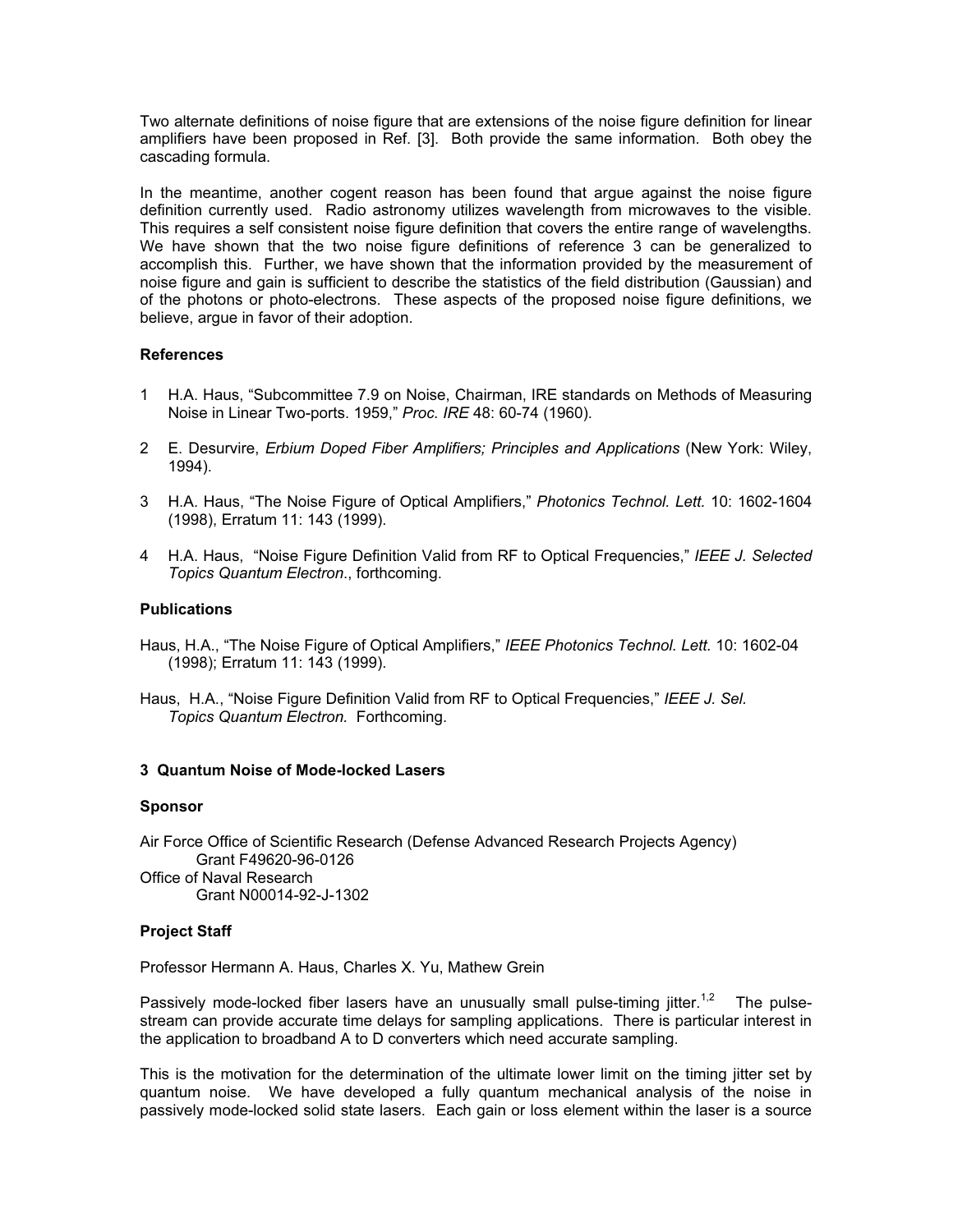of quantum noise (zero point fluctuations). A filter with frequency dependent loss also contributes noise. This noise is fundamental and unavoidable and sets a lower limit on the noise of the system. If the system emits soliton-like pulses, the pulses have four degrees of freedom: amplitude, phase, position and momentum. All of these are noise driven and fluctuate. Their fluctuations have been evaluated. It is of interest to note that the fluctuations inside the laser are different from those that would be derived from a semi-classical theory (signal plus additive noise power). On the other hand, the fluctuations of the emitted pulses outside the laser derived from quantum theory check with the predictions of the semi-classical theory.

If the pulse-stream is to be timed, active mode-locking is necessary. We have developed the quantum theory of actively mode-locked lasers.<sup>3</sup> With an eye on semiconductor lasers, we have allowed for gain relaxation times comparable to the pulse width. Under these conditions, amplitude fluctuations translate into timing jitter. As a consequence, the timing jitter of semiconductor lasers is inherently larger than that of solid state or fiber lasers.

### References

- 1 H.A. Haus, M. Margalit, and C. X. Yu, "Quantum Noise of Mode-locked Lasers," submitted to J. Opt. Soc. Am. B.
- 2 H.A. Haus and M. Grein, Quantum Limit on Timing Jitter of Actively Mode-locked Lasers, Quantum Optics Memo 93 (Cambridge: MIT Research Laboratory of Electronics, 1999).

## Publications list

- Haus, H.A., M. Margalit, and C. X. Yu, "Quantum Noise of Mode-locked Lasers," submitted to J. Opt. Soc. Am. B.
- Haus, H.A., and M. Grein, Quantum Limit on Timing Jitter of Actively Mode-locked Lasers. Quantum Optics Memo 93. Cambridge: MIT Research Laboratory of Electronics, 1999.

### 4 A GHZ Regeneratively Synchronized Passively Modelocked Fiber Laser

### Sponsor

Office of Naval Research Grant N00014-92-J-1302

### Project Staff

Charles X. Yu, Professor Hermann A. Haus, Professor Erich P. Ippen

Wavelength division multiplexing (WDM) multiplexes different wavelength channels on the same fiber to increase the capacity of the lightwave transmission system. As the number of channels increases in such a system, the number of transmitters increases as well if one transmitter is used for each channel. Thus a broadband pulsed laser that can provide many channels from a single source maybe a viable alternative. $4$  In addition to being broadband, the laser source should have gigahertz (GHz) repetition rate(rep-rate) since the transmission speed is determined by the laser repetition rate, and be synchronizable to the system clock. Active modelocking incorporates a modulator in the laser cavity to provide GHz rep-rate and clock synchronization. However it only produces picosecond pulses even in the presence of pulse shortening mechanisms such as soliton effects.<sup>5</sup> Passive modelocking can provide broad bandwidth but the ones that do have low rep-rate.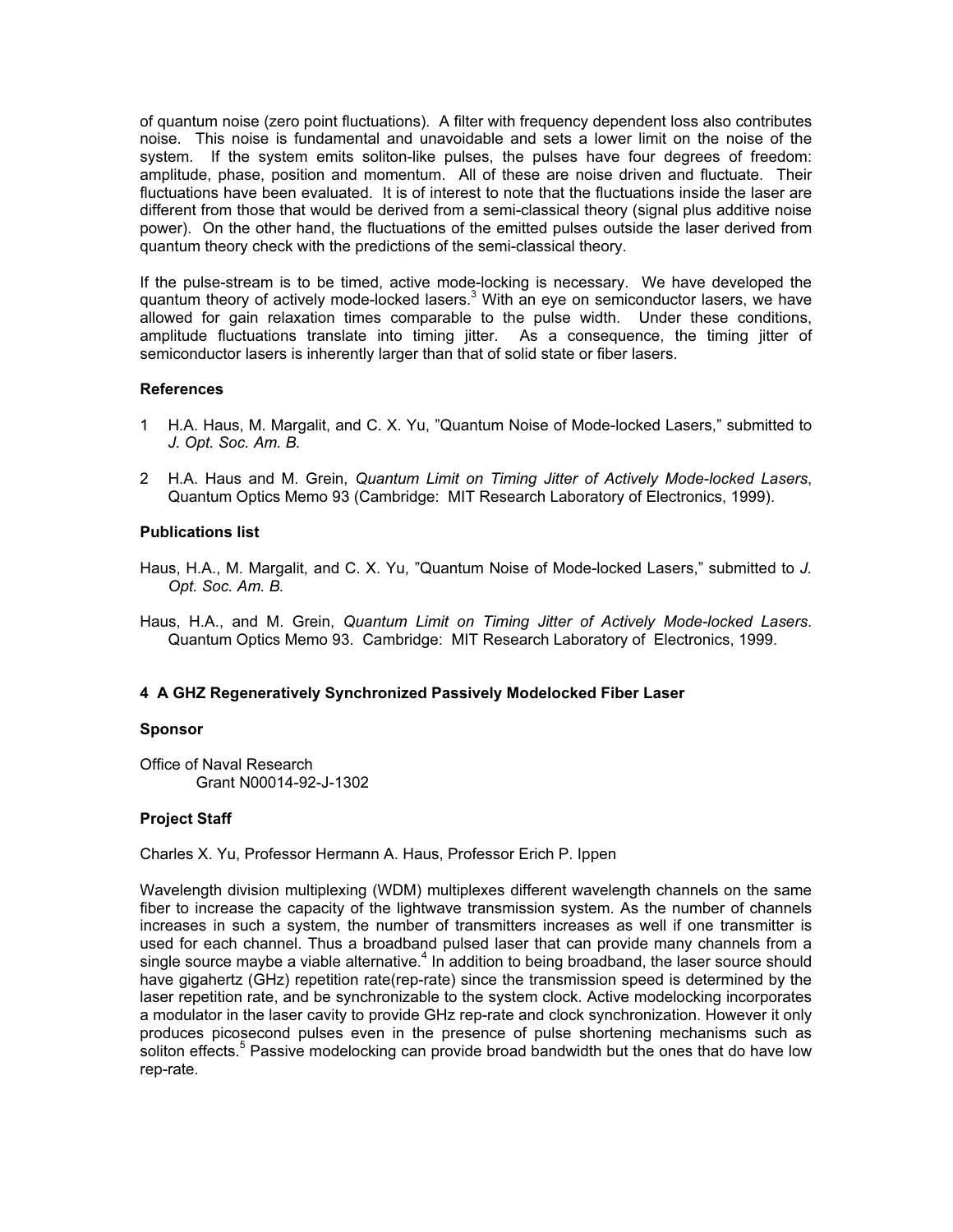

Figure 1. Laser Schematic, HWP: Half Wave Plate; QWP: Quarter Wave Plate; PC: Polarization Controller.

We add a modulator in a passively modelocked laser to achieve broad spectrum at GHz rep-rate and clock synchronization. The laser schematic is shown in Fig. 1. Part of the optical output is detected electronically and amplified to drive the phase modulator. The RF and the optical spectra of the output when the modulator is on are shown in Figs. 2a and 2b. The RF suppression is >60 dB and the spectral FWHM is 5.6 nm. Figures 2c and 2d show the RF and the optical spectra when the modulator is off. The absence of regenerative feedback leaves the pulses in random time slots (Fig 2c) but the envelope of the spectrum remains essentially unchanged (Fig. 2d). Thus passive modelocking shapes the pulses. The excellent RF suppression in Fig. 2a shows that the modulator synchronizes the pulses and prevents pulse dropouts. The pulsewidth is 480 fs and is shorter than what is possible via harmonic modelocking with solitonic shortening.  $6$  The amplitude and timing jitter of the laser are measured to be 0.03% and 86 fs, respectively. Figure 3 the shows the seventh harmonic of the laser. The jitter is lowfrequency and mainly due to white noise. The inset shows the jitter's quadratic dependence on harmonics. We have developed a noise theory and the jitter can be accounted for when ASE is assumed to be the sole noise source.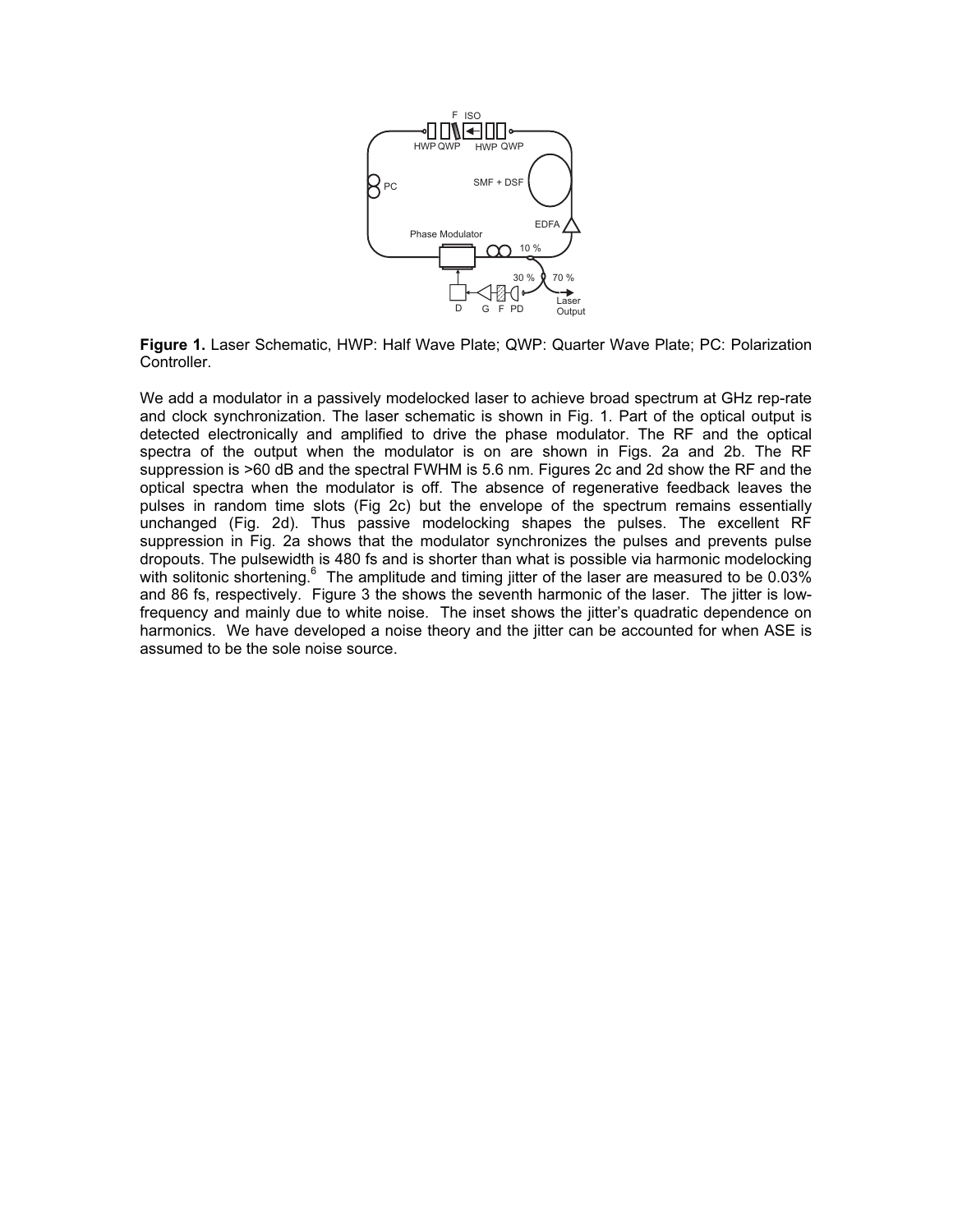

Figure 2. Output of the laser: a) RF spectrum b) optical spectrum when the modulator is on, c) RF spectrum d) optical spectrum when the modulator is off; e) Autocorrelation of the laser output when the modulator is on. The pulsewidth is 480 fs.



Figure 3. Harmonic seven (inset: quadratic jitter fitting).

- 1 T. Morioka, S. Kawanishi, K. Mori and M. Saruwatari, "Transform-Limited, fs WDM Pulse Generation by Spectral Filtering of Gigahertz Supercontinuum," Electron. Lett. 30: 1166 (1994).
- 2 T. Carruthers and I. N. Duling, "A 10-GHz, 1.3 ps erbium fiber laser employing soliton pulse shortening," Opt. Lett. 21: 1927 (1996).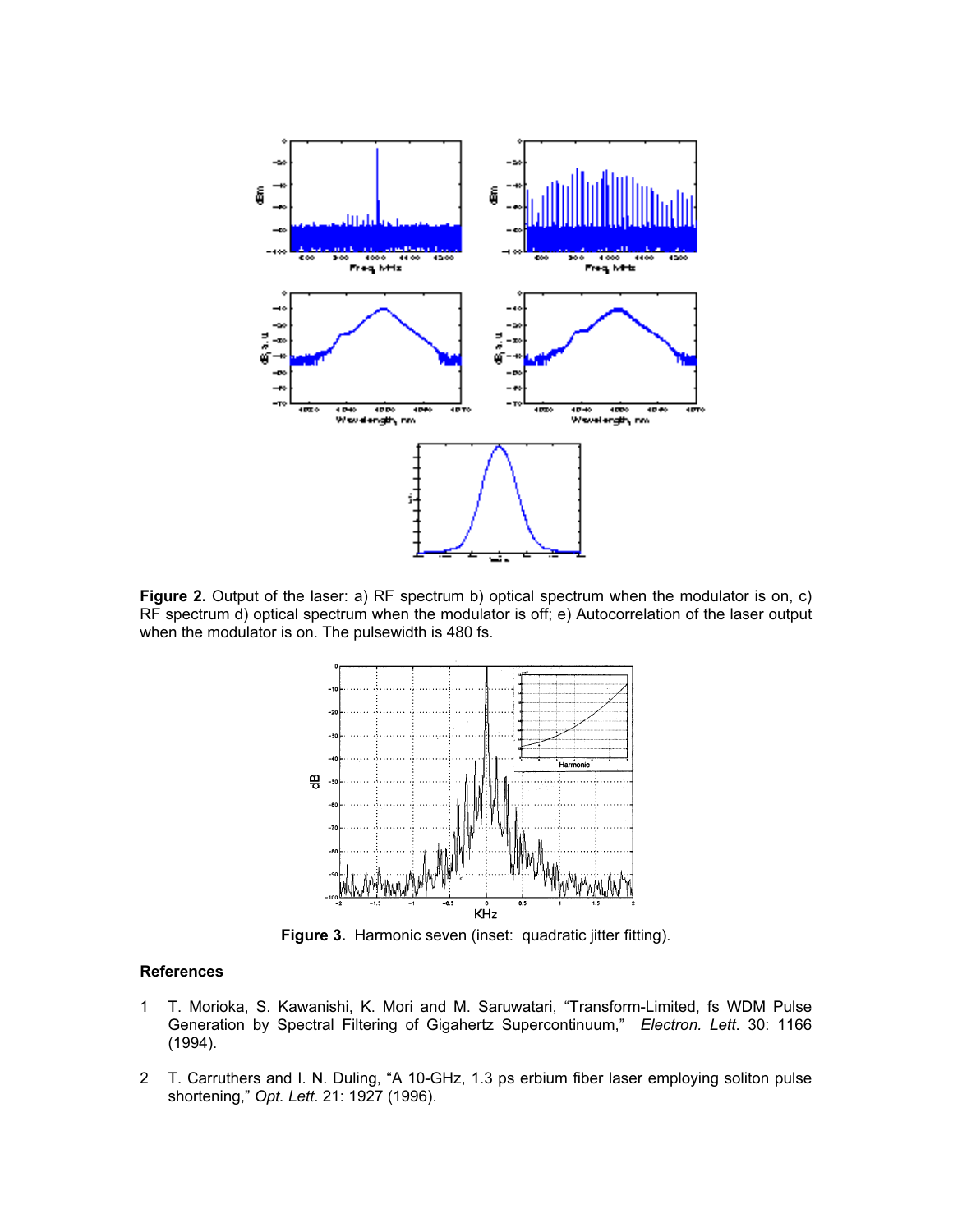3 F. X. Kärtner, D. Kopf, and U. Keller, "Solitary-pulse stabilization and shortening in actively modelocked lasers," J. Opt. Soc. Am. B 12: 486 (1995).

#### 5 Soliton Squeezing in Optical Fiber

#### **Sponsor**

Office of Naval Research Grant N00014-92-J-1302

### Project Staff

Charles X. Yu, Professor Hermann A. Haus, Professor Erich P. Ippen

Highly accurate optical phase measurement apparatuses such as the laser gyroscope are increasingly being deployed in many applications that require inertial navigation and platform stabilization. Many of these sensors use an interferometric arrangement to sense any motion. The accuracy of such high precision phase sensitive interferometric measurements is fast approaching the limits set by the shot noise, which originates from fluctuations of the vacuum tield. It has been shown<sup>1</sup> that an interferometric phase measurement can achieve higher SNR than the standard quantum limit by using "squeezed" states. Squeezed quantum states of the electromagnetic field are states that have reduced fluctuations in one phase of the field at the expense of increased fluctuations in the quadrature phase. We have pursued the generation of squeezed states in fibers since their use in a measurement has to be accomplished with minimum loss. Single mode fibers and their interconnections can be made with very small insertion losses. We have been able to observe 5dB squeezing using pulses at 1.3 mm<sup>3</sup>. The squeezing is limited because different temporal portions of the Gaussian pulse do not interact with each other. Each portion experiences different nonlinearity depending on its amplitude and thus different amount of squeezing. The overall squeezing is an average over the entire pulse. Because of the low peak power in the pulse wings the overall squeezing cannot improve.

To overcome this limitation we will attempt squeezing at 1.55 mm. At 1.55 mm the fiber has negative dispersion and the pulses form solitons. The different temporal portions of an ideal soliton are correlated with each other and experiences the same squeezing. Thus no limit due to the pulse shape exists for soliton squeezing. Theoretical analysis indicates that greater than 20 dB squeezing is achievable before the Raman effect places a floor on the observable squeezing.

Past efforts to observe soliton squeezing has largely been frustrated by Guided Acoustic Wave Brillion Scattering(GAWBS)<sup>7</sup>. GAWBS is a phase noise generated in fiber due to the fiber's acoustic modes and cannot be cancelled via balanced detection. GAWBS usually has frequency content from 20 MHz to 1 GHz. To combat GAWBS we use a pulsed source whose repetition rate is greater than 1 GHz. Squeezing can then be observed between GAWBS spikes. We have achieved a 1 GHz fiber laser source using harmonic modelocking<sup>2</sup>. To reach the soliton condition we need ~150 mW in one single polarization. Such power is difficult to achieve directly from the laser or even from a conventional fiber amplifier. We have made a double-clad Er/Yb fiber amplifier with gain fiber denoted by Lucent Technologies. Greater than 1 Watt of saturated power has been obtained with this amplifier. We are optimizating this amplifier to achieve 2 Watts of saturation power stably. Amplification with the current amplifier configuration leads to pulse peak power in excess of 1 kW, more than sufficient for our squeezing experiments.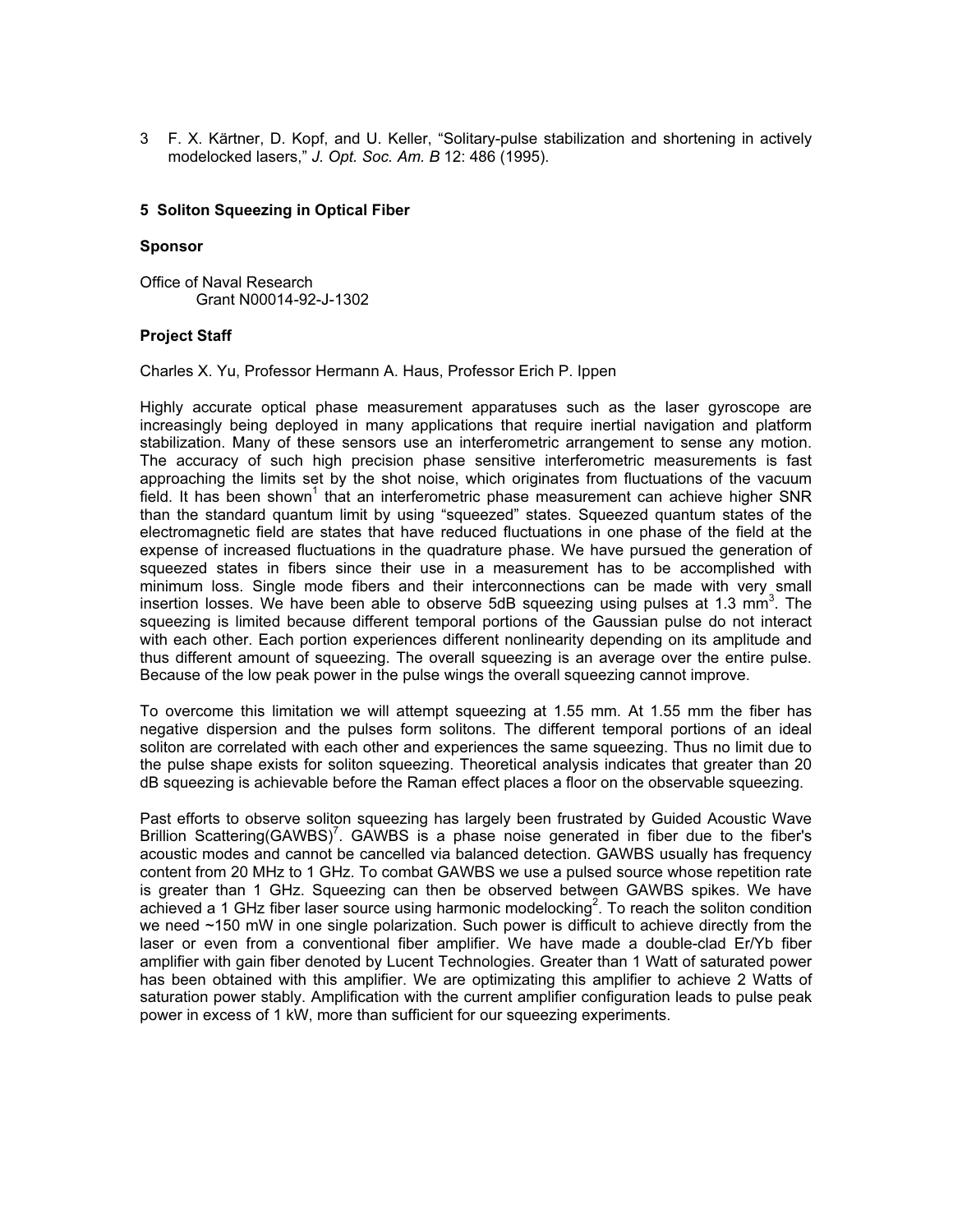

Figure 4. Experimental setup.

The amplified output is sent into a balanced sagnac loop mirror<sup>3</sup>. The schematic is shown in Fig. 4. The input is reflected back towards the amplifier but the circulator separate it so that the it can be reused as the local oscillator (LO) for homodyne detection. The squeezed vacuum exits the vacuum port and meets the LO at the 50/50 beam splitter. The two beams are carefully matched in space, time and polarization. A balanced detector is used to cancel the classical noise of the LO. The noise of the amplified pulses are 18 dB above the shot noise for 5-10 MHz. Our balanced detector can cancel 27 dB of noise. We have also calibrated our detector with flashlights and verified the shot-noise levels. Thus our detector output is shot-noise limited for that frequency. Figure 5 shows the averaged normalized power spectrum at 10 MHz with and without the squeezed vacuum when the PZT is driven slowly with a sawtooth and 3 dB of squeezing has been observed. Because our interferometric setup is not stabilized, the phase between the LO and the squeezed vacuum slips and the averaged results show less squeezing than the actually amount. Though too noisy to be conclusive, single-shot spectra seem to suggest at least 5 dB squeezing. We are currently building a feedback stabilization circuit to observe this large squeezing.



Figure 5. Squeezed spectrum and shot noise spectrum

### **References**

1 C. Caves, "Quantum-Mechanical Noise in an Interferometer," Phys. Rev. D 23: 1693 (1981).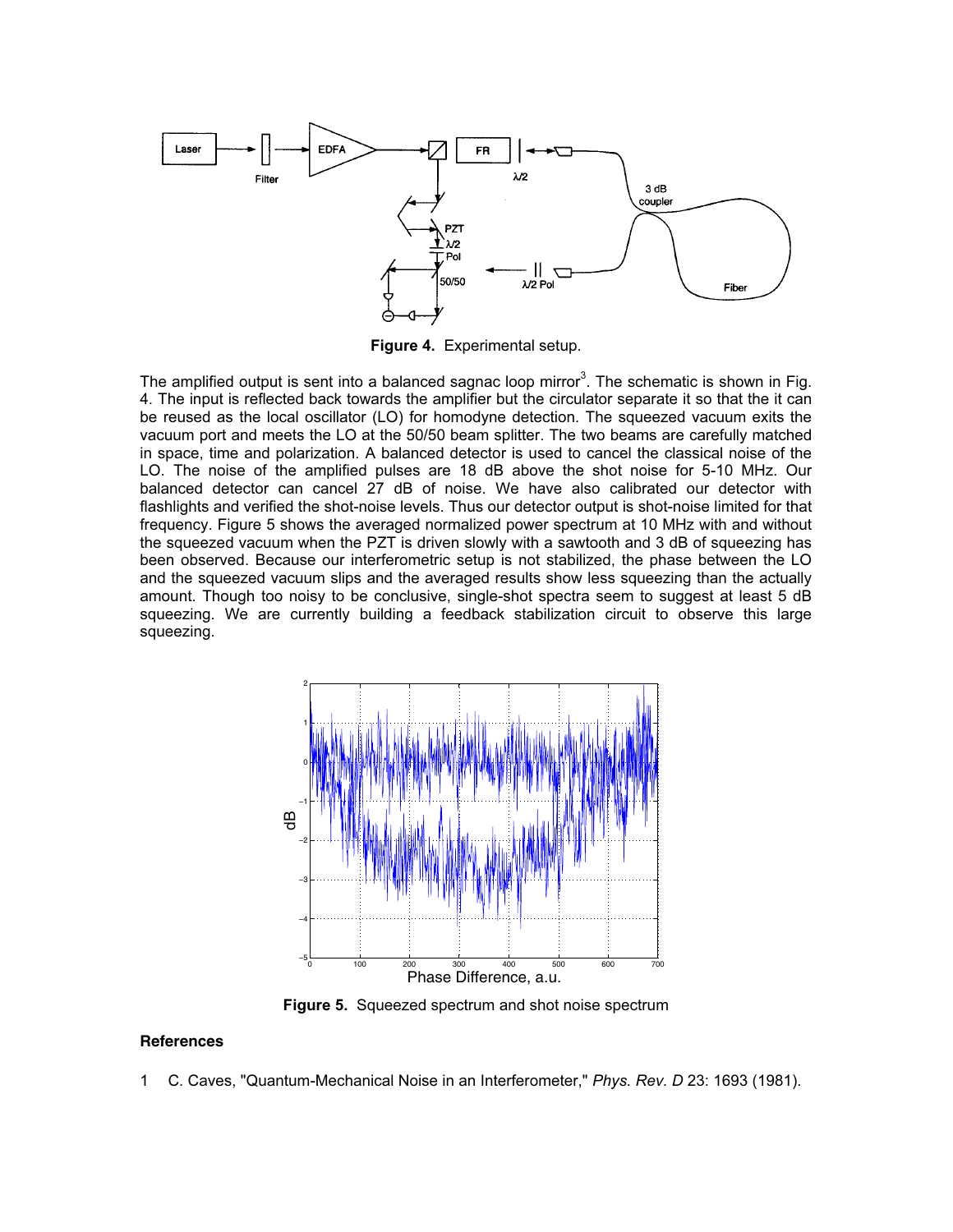- 2 R. Shelby, M. Levenson, and P. Bayer, "Guided Acoustic-Wave Brillouin Scattering," Phys. Rev. B 31: 5244-5252 (1985).
- 3 M. Margalit, C. Yu, E.P. Ippen, and H.A. Haus, "Harmonic Mode-Locking using Regenerative Phase Modulation," IEEE Photon. Technol. Lett. 10: 337-339 (1998).
- 4 K. Bergman, H.A. Haus, E.P. Ippen, and M. Shirasaki, "Squeezing in a Fiber Interferometer with a GHz Pump," Opt. Lett. 19: 290 (1994).

### 6 High Density Optical Integration

#### Sponsor

Air Force Office of Scientific Research (MURI) Advanced Research Project Agency Grant F49620-96-0216 MRSEC Program of the National Science Foundation Award DMR 98-08941

### Project Staff

Professor Hermann A. Haus, Christina Manolatou, Mohammed Jalal Khan

Our work is primarily concerned with the design and modelling of high index contrast photonic devices. These include resonant channel filters for use in wavelength division multiplexing (WDM), low-loss waveguide components for dense optical integration, and more recently mode transformers for efficient coupling of these devices with optical fibers. The common feature of these devices is that they are based on high- or low-Q resonant cavities and design principles borrowed from microwave engineering. Our theoretical approach starts with the coupled mode theory as a first estimate of the expected performance but due to the complexity of the structures numerical simulations are performed for an accurate calculation of the response and the field patterns. For our simulations we have been using the Finite Difference Time Domain (FDTD) mostly in two dimensions. Our simulations have shown the possibility of achieving very high-Q in high index-contrast optical resonators of polygonic shape, such as squares and triangles, by placing the nulls of the electric field of the resonant mode at the corners. We have used such resonators as building blocks in most of our designs. Thus, waveguide bends, crossings and splitters with excellent performance charactersistics have been demonstrated numerically using high index contrast waveguides and resonant cavities.<sup>1</sup> The idea is based on the fact that a lossless resonator with two ports and appropriate symmetry allows complete reflectionless transmission on resonance. In practice there is always some radiation loss from the resonator which must be counteracted by strong coupling to the waveguide mode.

This lowers the external Q of the resonator leading to a very broad bandwidth. We have applied this concept in 2D FDTD simulations of high index contrast waveguide components (3.2/1). By modifying the corner of a right angle bend into a resonant structure with symmetry we were able to achieve transmission over 98% with negligible reflection over a bandwidth of more than 100 nm. A strongly coupled pair of similar structures was used in a T- junction to achieve transmission over 49% in each arm. Figure 6 shows the electric field pattern in the T-junction. We have also looked at planar waveguide crossings where the intersection region was designed as a cavity supporting two orthogonal modes with a nodal plane along one of the two waveguide axes. Excitation of one mode from the input waveguide results in full transmission with no crosstalk into the intersecting waveguide.<sup>1-2</sup>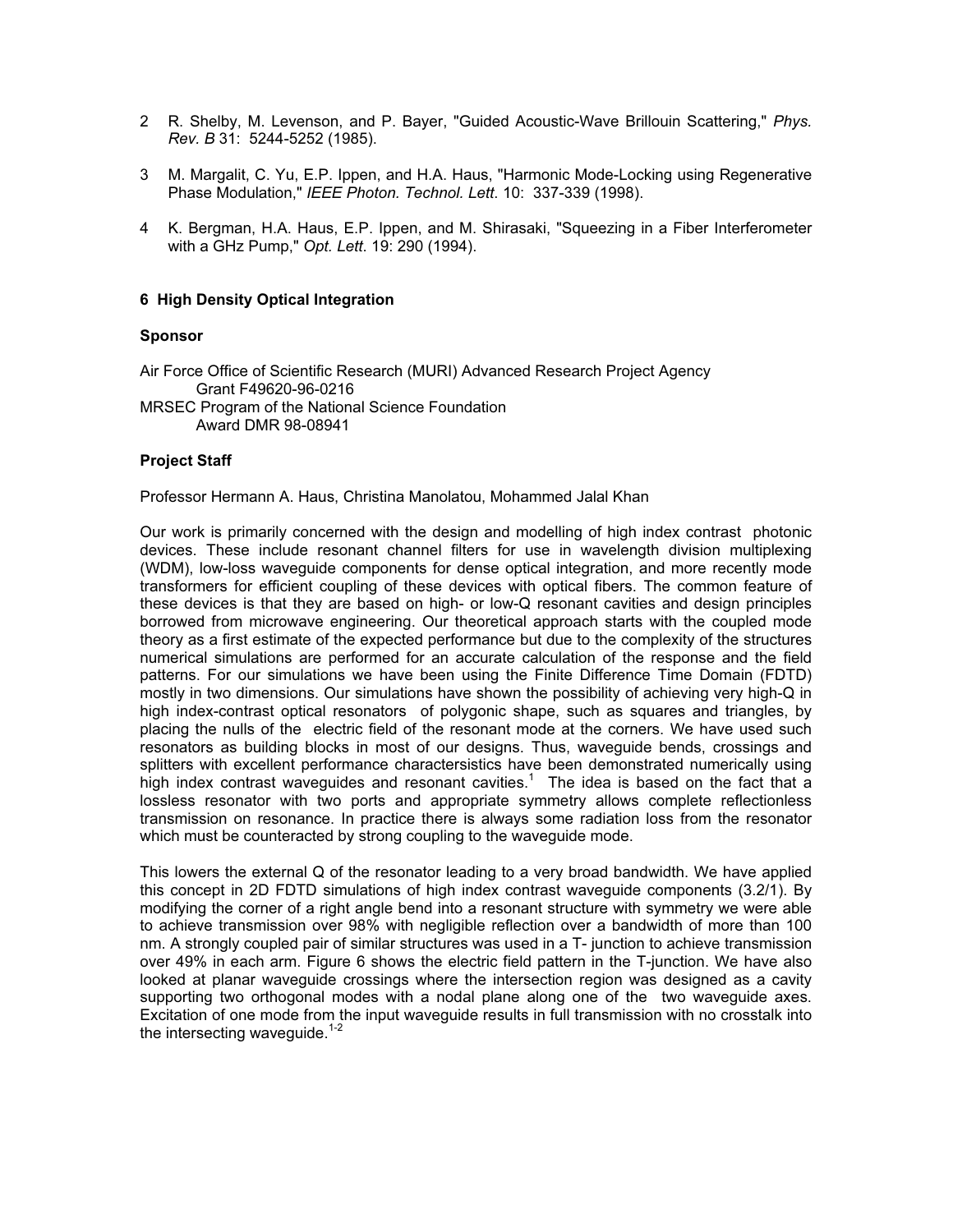

Figure 6. Electric field amplitude distribution in a low-loss T-junction.

Channel dropping filters employing one or more pairs of coupled square resonators of high-Q, placed between two waveguides have also been investigated as alternative to ring resonator  $f$  filters.<sup>3-4</sup> The operation of this type of filter is based on the excitation of two degenerate symmetric and antisymmetric standing wave modes which is achieved if the mutual coupling between the two modes is counteracted by the indirect coupling via the waveguides. Our FDTD simulations have qualitatively verified the predictions of coupled mode theory but also revealed the sensitivity to the design parameters.

An important issue is the coupling of the above devices with optical fibers. The mode size of an optical fiber is several microns, much larger than the submicron width of our single mode high index-contrast waveguides. We have been investigating ways to improve the coupling efficiency using a resonant cavity or a cascade of cavities of decreasing size as mode transformers in combination with impedance matching techniques analogous to those used in microwave engineering. Our preliminary studies have given up to 70% coupling efficiency, with radiation between 10-20% and the rest back-reflection. An example of this structure and its wavelength response are shown in Fig. 7 (a) and (b), respectively. The radiation loss is the main problem in these structures. Further investigation of these resonant mode- transformers is currently in progress in order to improve their performance and arrive at a systematic design.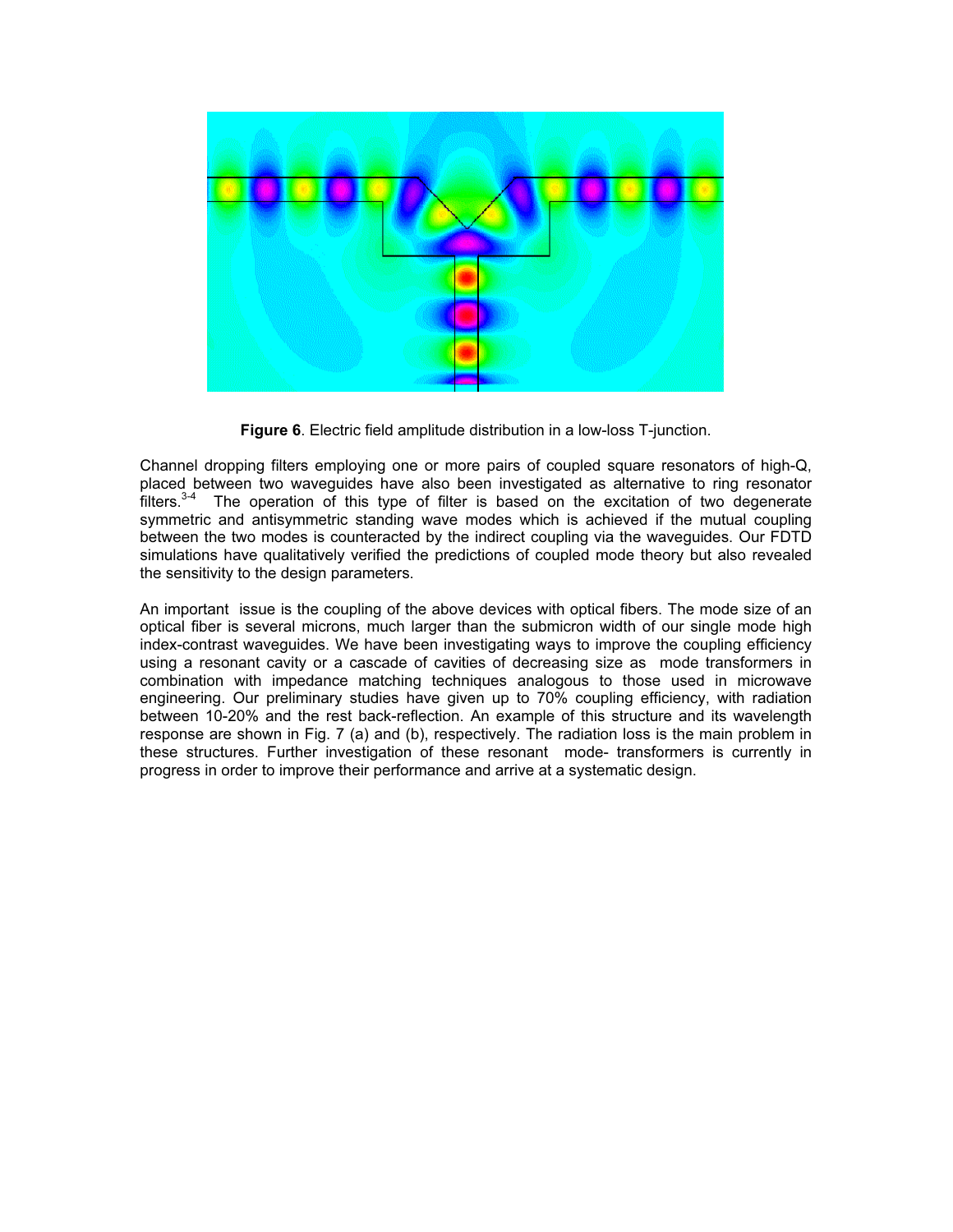

Figure 7. (a) Schematic mode transformer consisting of a cascade of square resonators for coupling between wide low-index waveguide and a submicron high index waveguide. (b) Associated wavelength response found by FDTD.

- 1 C. Manolatou, S.G. Johnson, S. Fan, P.R. Villeneuve, H.A. Haus, and J.D. Joannopoulos, "High Density Integrated Optics," J. Lightwave Technol. 17(9): 1682-1692 (1999).
- 2 S.G. Johnson, C. Manolatou, S. Fan, P.R. Villeneuve, J.D. Joannopoulos, and H. A. Haus, ''Elimination of Crosstalk in Waveguide Intersections,'' Opt. Lett. 23(23): 1855-1857 (1998).
- 3 C. Manolatou, M.J. Khan, S. Fan, P.R. Villeneuve, H.A. Haus, and J.D. Joannopoulos, ''Coupling of Modes Analysis of Resonant Channel Add/dop Filters,'' IEEE J. Quantum Electron. 35(9): 1322-1331 (1999).
- 4 M.J. Khan, C. Manolatou, S. Fan, P.R. Villeneuve, H.A. Haus, and J.D. Joannopoulos, ''Coupling of Modes Analysis of Multipole Symmetric Resonant Channel Add/drop Filters,'' IEEE J. Quantum Electron. 35(10): 1451-1460 (1999).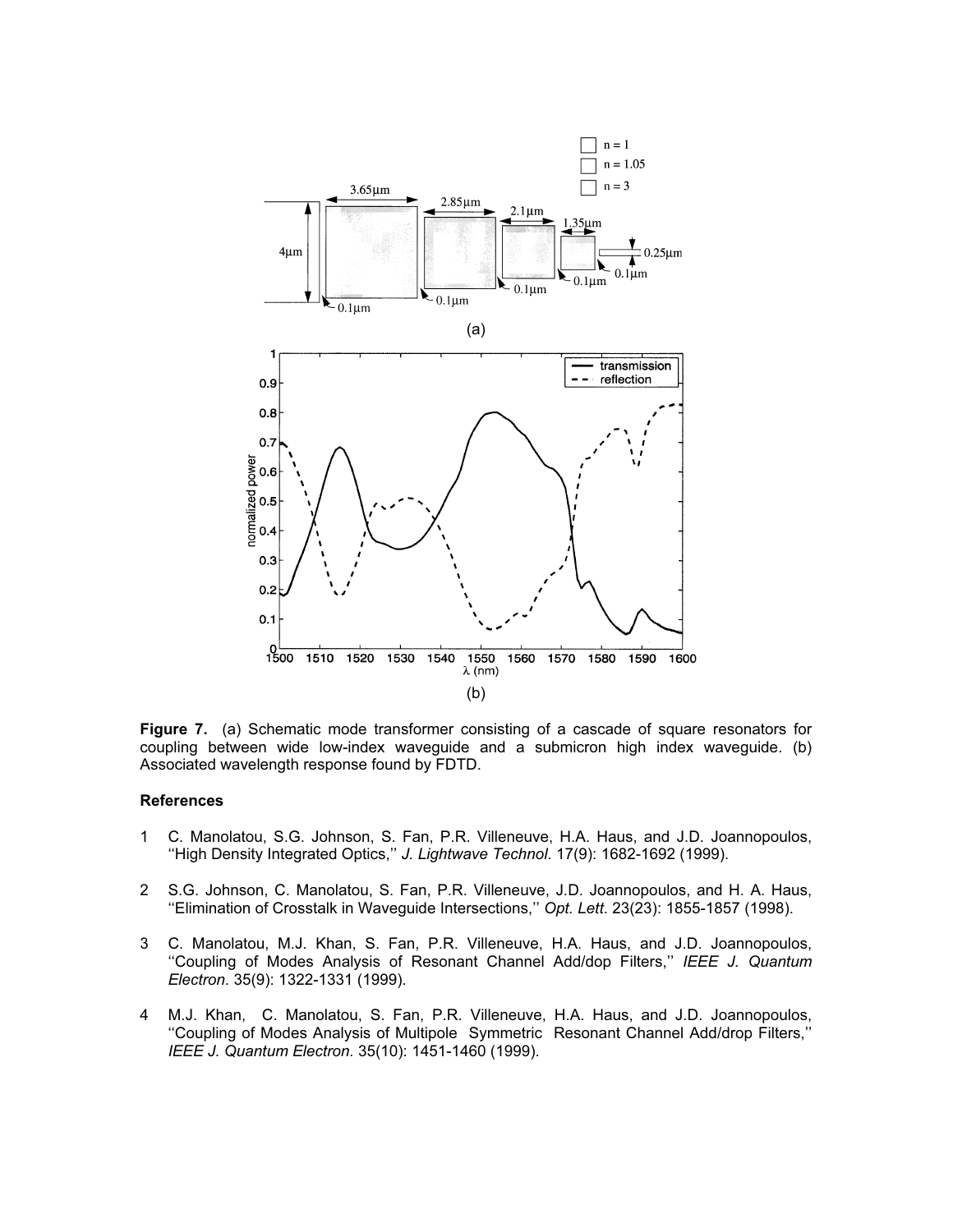### **Publications**

- Manolatou, C., S.G. Johnson, S. Fan, P.R. Villeneuve, H.A. Haus, and J.D. Joannopoulos, "High-Density Integrated Optics," J. Lightwave Technol. 17(9): 1682-92 (1999).
- Manolatou, C., M.J. Khan, S. Fan, P.R. Villeneuve, H.A. Haus, and J.D. Joannopoulos, "Coupling of Modes Analysis of Resonant Channel Add-Drop Filters," IEEE J. Quantum Electron. 35(9): 1322-1331 (1999).
- Khan, M.J., C. Manolatou, S. Fan, P.R. Villeneuve, H.A. Haus, and J.D. Joannopoulos, "Mode-Coupling Analysis of Multipole Symmetric Resonant Add/Drop Filters," IEEE J. Quantum Electron. 35(10): 1451-60 (1999).

# 7 Channel Dropping Filter

## Sponsor

Air Force Office of Scientific Research (MURI) Advanced Research Project Agency Grant F49620-96-0216 MRSEC Program of the National Science Foundation Award DMR 98-08941

## Project Staff

Professor Hermann A. Haus, Christina Manolatou, Mohammed Jalal Khan

Wavelength division multiplexing has become the de facto method of increasing bandwidth of existing fiber optic networks. WDM involves multiplexing 12 independent channels, modulated with their own data, on to a single fiber thereby giving an n-fold increase in throughput of data. Whereas most WDM systems to date are simple point-to-point links, in which all the constituent channels are multiplexed at the transmitting point and then separated at the receiving point, there is a trend towards more sophisticated architecture consisting of multiple interconnected nodes. At each node one or more channel may be added or dropped allowing networks architects more flexibility in designing systems. A key component needed for WDM networks is the Add/Drop filter. We have been pursuing the design and construction of an integrated channel-dropping filter (CDF) which allows a single wavelength channel to be extracted from a multi-channel bus without disrupting any of the remaining channels. Over the past year considerable progress has been made in the fabrication process<sup>1</sup>, our ability to compensate for fabrication errors and a more complete modelling of CDFs

<sup>1</sup> For fabrication update please see "development of Febrication Techniques for Building Integrated-Optical Grating-Based Filters" in this RLE Progress Report.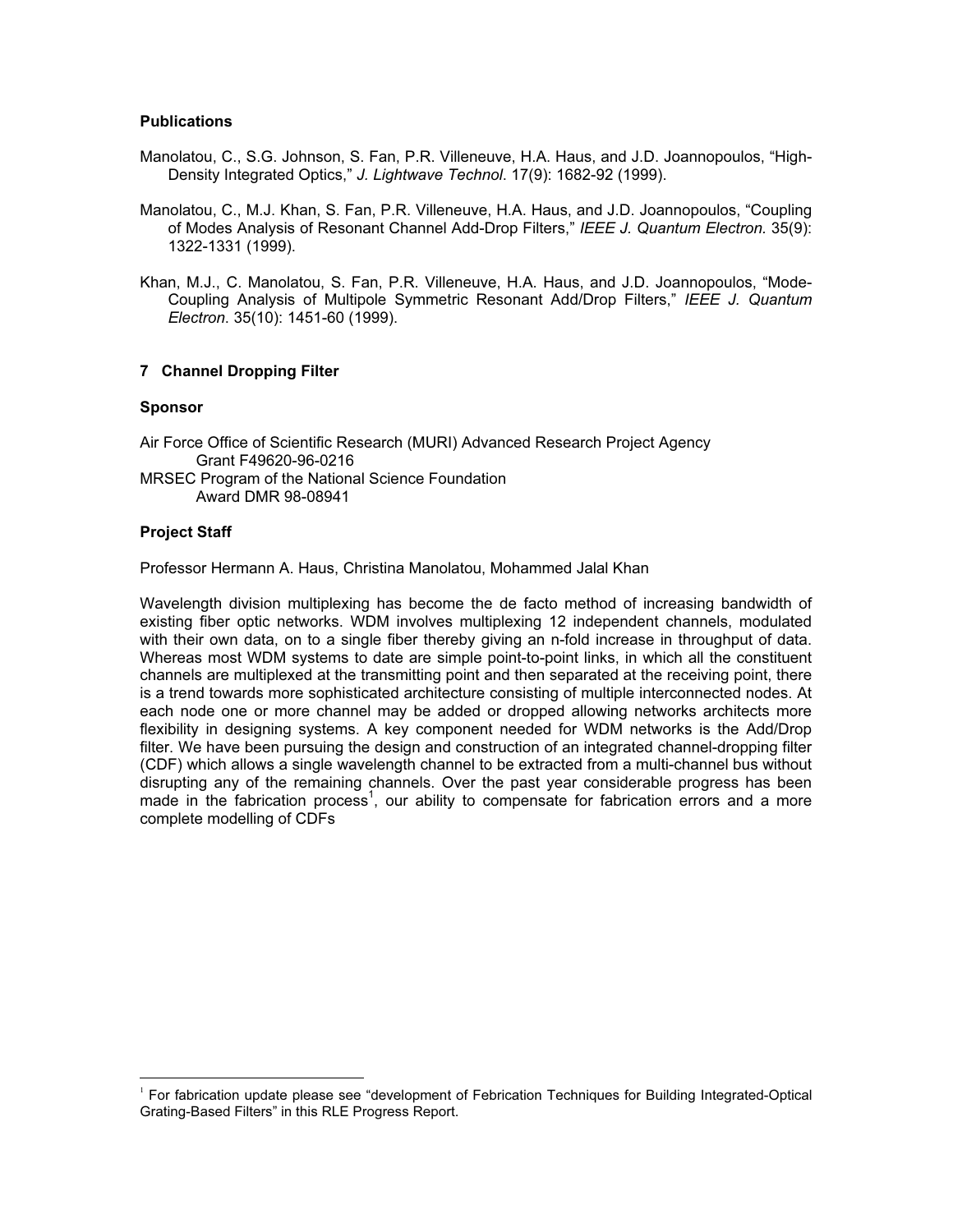

Figure 8. Schematic of channel dropping filter

Figure 8 shows a schematic of the CDF. The key component of the CDF is the quarter-wave shifted Bragg grating resonator which couples to the bus guide. Resonant excitation of the grating structure enables extraction of the desired channel. To address the complex design challenges of the CDF, we have developed an equivalent-circuit model that maps the Bragg grating based waveguides onto equivalent electrical circuits consisting of resistors, inductors, and capacitors. Once this association has been made, the spectral response of the filter may be engineered using standard circuit tables. For example, we have used the equivalent circuit technique to design third order Butterworth filters. Once we have mapped the electrical parameters to their corresponding optical parameters, we use computer simulations to calculate the physical dimensions of the waveguides and gratings that yield the desired values for these optical parameters. A more comprehensive circuit model which takes into account the spurious excitation of the Bragg resonator by a symmetric excitation is currently being explored. The resulting enhanced equivalent circuit model should yield better modeling of the CDF.

A dual approach of using analytic techniques and computer simulations to design devices enables us to generate detailed design tables which take into account and allow for unpredictable variations in the manufacturing sequence. One such variation is the change in the duty cycle from its design value during fabrication. The duty cycle of the grating is defined as the ratio of the grating tooth to the grating gap. For our design, we have chosen the duty cycle of the grating to be 50 %. However, in practice it is very difficult to hit this specification exactly and variations of 10% can be expected.. Any variation in duty cycle affects the optical parameter; the grating strength, the coupling between the resonator and bus guide and most importantly the requirement that the propagation constants of the bus and resonator guide are nominally identical. Without the ability to compensate for such variations the performance of the device could deteriorate significantly if the changes in duty cycle were large. However, by varying the grating depth and if needed the etch depth of the waveguides it is possible to restore the device performance. Table 1 shows how various optical parameters scale with the duty-cycle and the grating etch depth. It was generated by simulating the fields in different waveguide structures. An accurate measure of the duty-cycle can be obtained during the fabrication process and once it is known the tables can be used to determine the grating etch depth to achieve the desired optical parameters and device performance. A similar approach also allows us to compensate for variations in the composition of the core material, InGaAsP, across the wafer.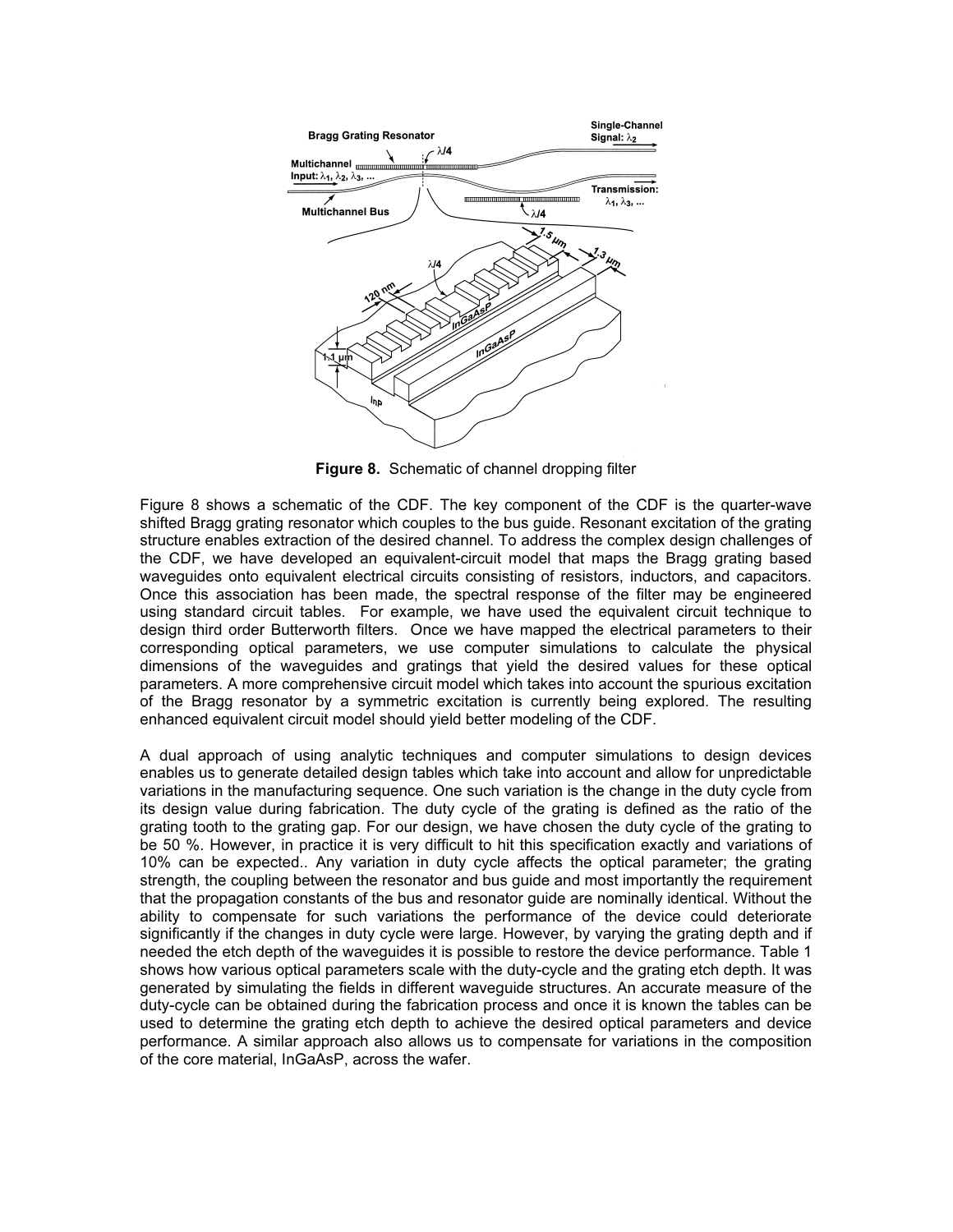| Grating<br><b>Strenath</b><br>$\kappa$ (cm <sup>-1</sup> ) |      |       |       | Grating Depth $(\mu m)$ |       |       | Propagation<br>Constant |                                                        |      | Grating Depth (µm) |       |       |      |
|------------------------------------------------------------|------|-------|-------|-------------------------|-------|-------|-------------------------|--------------------------------------------------------|------|--------------------|-------|-------|------|
|                                                            |      | 0.2   | 0.22  | 0.24                    | 0.26  | 0.28  |                         | <b>Difference</b><br>$\Delta\beta$ (cm <sup>-1</sup> ) |      | 0.2                | 0.22  | 0.24  | 0.2  |
| Duty Cycle                                                 | 0.52 | 58.20 | 64.43 | 70.82                   | 77.38 | 83.78 |                         | Cycle<br>Duty                                          | 0.52 | 1.78               | 12.82 | 24.42 | 36.5 |
|                                                            | 0.54 | 58.32 | 64.69 | 71.05                   | 77.63 | 84.17 |                         |                                                        | 0.54 | $-2.02$            | 8.89  | 19.80 | 31.3 |
|                                                            | 0.55 | 58.22 | 64.68 | 71.07                   | 77.61 | 84.25 |                         |                                                        | 0.55 | $-4.15$            | 6.82  | 17.56 | 28.7 |
|                                                            | 0.56 | 58.20 | 64.59 | 71.05                   | 77.57 | 84.34 |                         |                                                        | 0.56 | $-5.71$            | 4.75  | 15.40 | 26.2 |
|                                                            | 0.58 | 57.85 | 64.25 | 70.68                   | 77.35 | 83.93 |                         |                                                        | 0.58 | $-9.33$            | 0.74  | 10.87 | 21.7 |

| ıg<br>ıth |       |       | Grating Depth $(\mu m)$ |       |       | Propagation<br>Constant |                                                        | Grating Depth $(\mu m)$ |         |       |       |       |       |
|-----------|-------|-------|-------------------------|-------|-------|-------------------------|--------------------------------------------------------|-------------------------|---------|-------|-------|-------|-------|
|           | 0.2   | 0.22  | 0.24                    | 0.26  | 0.28  |                         | <b>Difference</b><br>$\Delta\beta$ (cm <sup>-1</sup> ) |                         | 0.2     | 0.22  | 0.24  | 0.26  | 0.28  |
| 0.52      | 58.20 | 64.43 | 70.82                   | 77.38 | 83.78 |                         |                                                        | 0.52                    | 1.78    | 12.82 | 24.42 | 36.57 | 48.32 |
| 0.54      | 58.32 | 64.69 | 71.05                   | 77.63 | 84.17 |                         | Cycle<br>Duty                                          | 0.54                    | $-2.02$ | 8.89  | 19.80 | 31.35 | 42.88 |
| 0.55      | 58.22 | 64.68 | 71.07                   | 77.61 | 84.25 |                         |                                                        | 0.55                    | $-4.15$ | 6.82  | 17.56 | 28.78 | 40.26 |
| 0.56      | 58.20 | 64.59 | 71.05                   | 77.57 | 84.34 |                         |                                                        | 0.56                    | $-5.71$ | 4.75  | 15.40 | 26.29 | 37.89 |
| 0.58      | 57.85 | 64.25 | 70.68                   | 77.35 | 83.93 |                         |                                                        | 0.58                    | $-9.33$ | 0.74  | 10.87 | 21.73 | 32.27 |

| <b>Strength</b>           | Coupling | Grating Depth $(\mu m)$ |       |       |       |       |  |  |  |  |
|---------------------------|----------|-------------------------|-------|-------|-------|-------|--|--|--|--|
| $\mu$ (cm <sup>-1</sup> ) |          | 0.2                     | 0.22  | 0.24  | 0.26  | 0.28  |  |  |  |  |
|                           | 0.52     | 9.91                    | 10.35 | 10.76 | 11.16 | 11.70 |  |  |  |  |
|                           | 0.54     | 9.80                    | 10.17 | 10.60 | 11.01 | 11.49 |  |  |  |  |
| Duty Cycle                | 0.55     | 9.79                    | 10.06 | 10.48 | 10.88 | 11.26 |  |  |  |  |
|                           | 0.56     | 9.68                    | 10.03 | 10.43 | 10.86 | 11.23 |  |  |  |  |
|                           | 0.58     | 9.56                    | 9.89  | 10.28 | 10.62 | 11.06 |  |  |  |  |

Table 1.



Figure 9. Setup for measurement of loss and index.

Measurements of loss and effective index were also performed on some preliminary waveguide devices that were fabricated. The measurement setup shown in Fig. 9 involved coupling light into the cleaved waveguide samples mounted on a tab using a lensed fiber. The light from the output facet of the waveguide was imaged onto an infrared camera to confirm that a guided mode was being observed. The infrared camera was then replaced by a power meter, which allowed power throughput measurement to be performed. By using a cutback technique the loss of the guides was estimated. Fabry-Perot scans of the sample were also taken. The free spectral range (FSR) allowed an estimate of the effective index. By measuring the modulation depth of the Fabry-Perot scan, the loss of the guides was estimated.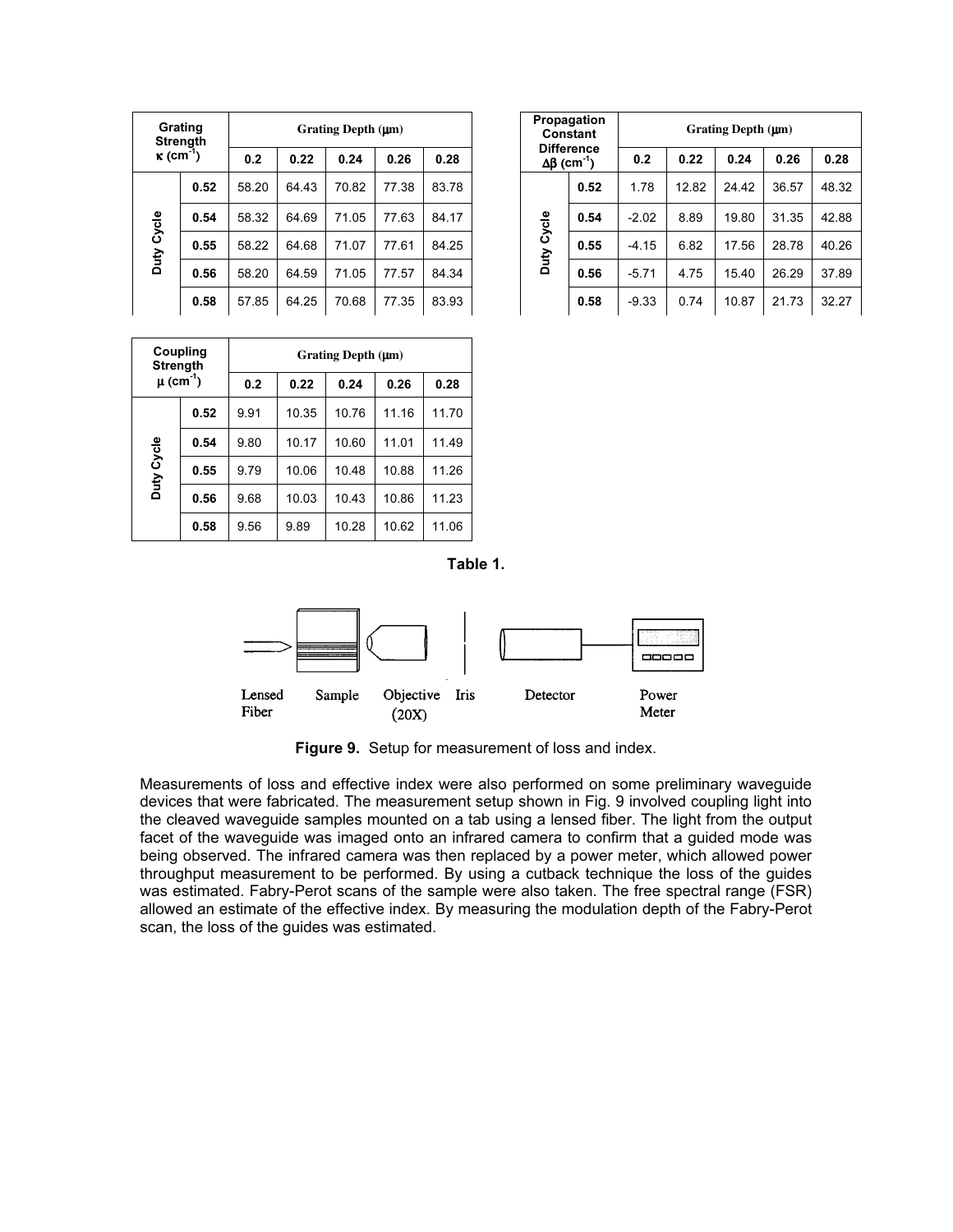

Figure 10. Transmitted power as indicator of loss and index.

## 8 Microsphere Resonators

### **Sponsor**

Charles S. Draper Laboratory

## Project Staff

Dr. Brent E. Little, Juha-Pekka J.V. Laine, Professor Hermann A. Haus

Silica microsphere whispering-gallery-mode resonators exhibit Q factors of over  $10^{10.1}$  If successfully harnessed, such enormous Q's could prompt technological breakthroughs in a variety of fields ranging from high-resolution sensing to cavity QED-experimentation.<sup>2-4</sup> Within this context, RLE-Draper microsphere research targets the remaining obstacles to the practical utility of the resonators, as well as identifies and prototypes new application concepts.

The most important innovation to date is the successful employment of the Stripline-Pedestal Anti-Resonant Reflecting Optical Waveguide (SPARROW). This device represents the first generation of planar-waveguide couplers for sphere mode excitation. The primary advantage of the invention is that it facilitates the integration of high-Q microsphere cavities onto IO-circuits, creating novel opportunities especially in dynamic sensing applications. The SPARROW concept is based on eliminating sphere and guide mode leakage into the planar substrate by isolating the guide core with a high-reflectivity stack of silica and silicon layers. SPARROW coupling performance is demonstrated in Fig.11.

Other developments include theoretical whispering-gallery modeling of sphere performance in diverse coupling environments, higher-order mode mapping, and experimental demonstration of an accelerometer and a narrow-band add-drop filter. The accelerometer consists of a microsphere suspended above a SPARROW guide, with the sphere's stem serving both as the attachment point to the coupler chip and as the flexure arm providing force response, Fig. 12. Acceleration is measured by tracking extremely small changes in the coupling gap via whispering-gallery mode frequency shift and Q-charge. The add-drop filter SPARROW chip incorporates two parallel waveguides placed just outside field overlap, and a microsphere power transfer node sitting above the waveguides. Power is transferred from the input waveguide into the sphere and from it into the adjacent drop guide. Transfer efficiencies of up to 80% can be maintained with a Q of  $10^6$ .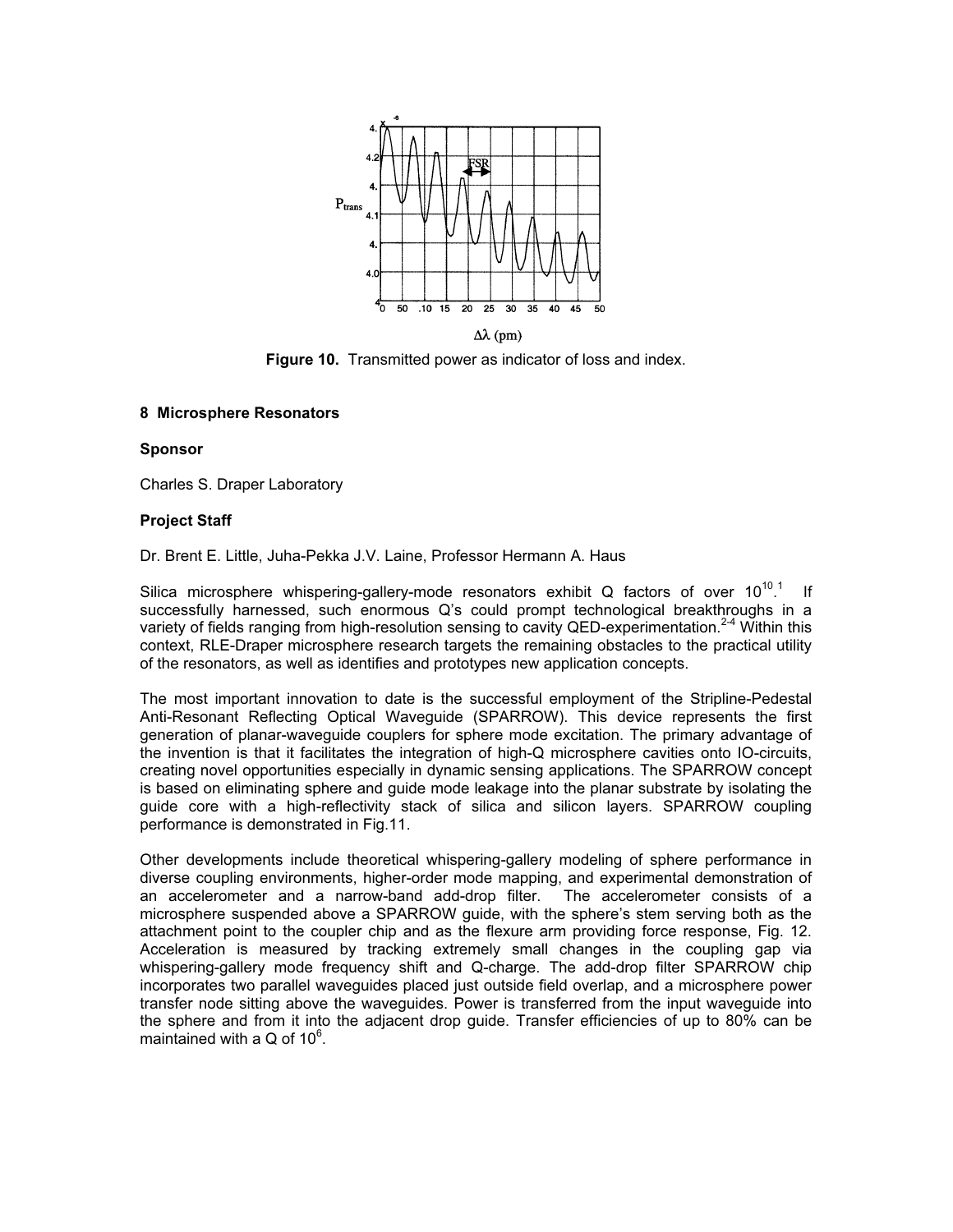

Figure 11. SPARROW transmission plot of a microsphere TE-resonance in the 1.55 µm region. A power transfer efficiency of over 95% and a Q-value of 0.5  $\times$  10<sup>8</sup> is obtained for a sphere of diameter 220 µm, as coupled to an 8 µm wide waveguide.



**Epoxy Waveguide**

Figure 12. Prototype of the microsphere-based accelerometer. Sphere diameter 260  $\mu$ m. Response of the fiber stem flexure is tracked by monitoring the corresponding changes in the whispering-gallery mode resonance characteristics. High sensitivity and dynamic range can be attained.

- 1 L. Collot, V. Lefevre-Seguin, M. Brune, J.M. Raimond, and S. Haroche, "Very High-Q Whispering Gallery Mode Resonances Observed on Fused Silica Microspheres," Europhys. Lett., 23(5): 327-34 (1993).
- 2 B.E. Little, S. T. Chu, and H. A. Haus, "Track Changing by Use of the Phase Response of Microspheres and Resonators," Opt. Lett. 23(12): 894-96 (1998).
- 3 F. Treussart, N. Dubreuil, J. Knight, V. Sandoghdar, J. Hare, V. Lefevre-Seguin, J. M. Raimond, and S. Haroche, "Microlasers Based on Silica Microspheres," Ann. Telecommun. 52(11-12): 557-68 (1997).
- 4 A.B. Matsko, S.P. Vyatchanin, H. Mabuchi, and H.J. Kimble, "Quantum Nondemolition Detection of Single Photons in an Open Resonator by Atomic Beam Deflection," Phys. Lett. A. 192(2-4): 175-79 (1994).